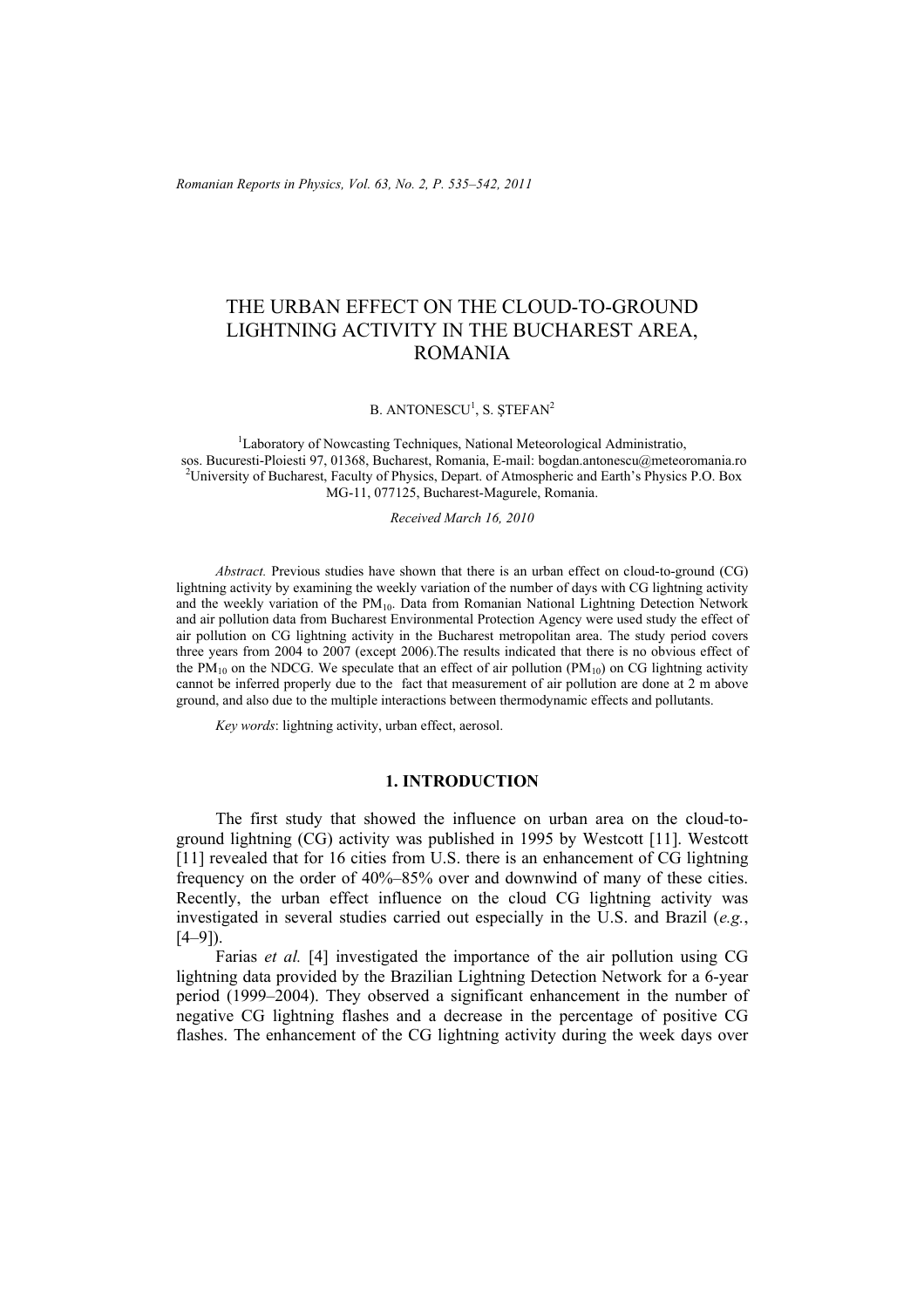São Paulo metropolitan region is related to the concentration of particulate matter smaller than 10  $\mu$ m (PM<sub>10</sub>) in suspension in the atmosphere.

Kar *et al.* [5] using data of CG lightning activity over five major cities in North Korea showed an enhancement of around 40–64% in the negative CG flash density and 26–49% in the positive CG flash density, observed over the urban areas compared to their surroundings. Also, the concentration of  $PM_{10}$  was positively correlated (0.795) with the number of CG flashes.

As was stated by Farias *et al.* [4] the urban effects on CG lightning activity are a combination of thermodynamic effects associated with differential heating of the city (urban heat island), and increases the local concentration of pollutants in the atmosphere, primarily associated with human activities.

Due to the multiple interactions between thermodynamic effects and pollutants, at the present the mechanism responsible for the urban effect on CG lightning is not well known. Several hypotheses have been proposed in order to explain this effect.

Breon *et al.* [3] analyzed the effects of aerosol concentration on cloud droplets size monitored by the satellite. Thus, an increase of the aerosols concentration reduces the size of the droplets, by reducing the coalescence process of rain. In this case a higher value of liquid water content is observed in the mixed phase region  $(-10^{\circ}C - 20^{\circ}C)$  of the cloud. The mixed phase region of the cloud is also the region in which the most important cloud electrification mechanism, the ice-grauple mechanism, acts. Based on this mechanism the charges are generated in convective clouds by the rebounding collision between ice and grauple particles in the presence of supercooled liquid water. The increase of the liquid water content in cloud produce variations of the droplets distribution that can modify the microphysical processes of ice and cloud electrification.

Andreae *et al.* [1] have studied the smoking rain cloud over the Amazon, and suggested that the compositions of the aerosol particles in smoky and clean regions, and their concentration variations, can invigorate the convection.

In turn, Williams *et al.* [12] compared the electrification of convective cloud for polluted and clear conditions and pointed out that the aerosols effect on CG lightning activity is not clear.

Obviously there is no consensus on the effect of pollution the CG lightning activity. The reason is due to the complexity of the phenomena [4], but that to the lack of studies for different regions of the globe.

The goal of the present work is to analyze the effect of pollution on CG lightning activity in the region of Bucharest, based on the CG lightning data provided by Romanian National Lightning Detection Network (RNLDN, Antonescu and Burcea,  $2010$ ) and  $PM_{10}$  concentration measurements provided by Bucharest Environmental Protection Agency. We study the weekly variation the number of days with CG lightning in comparison with the variation of the  $PM_{10}$ concentration.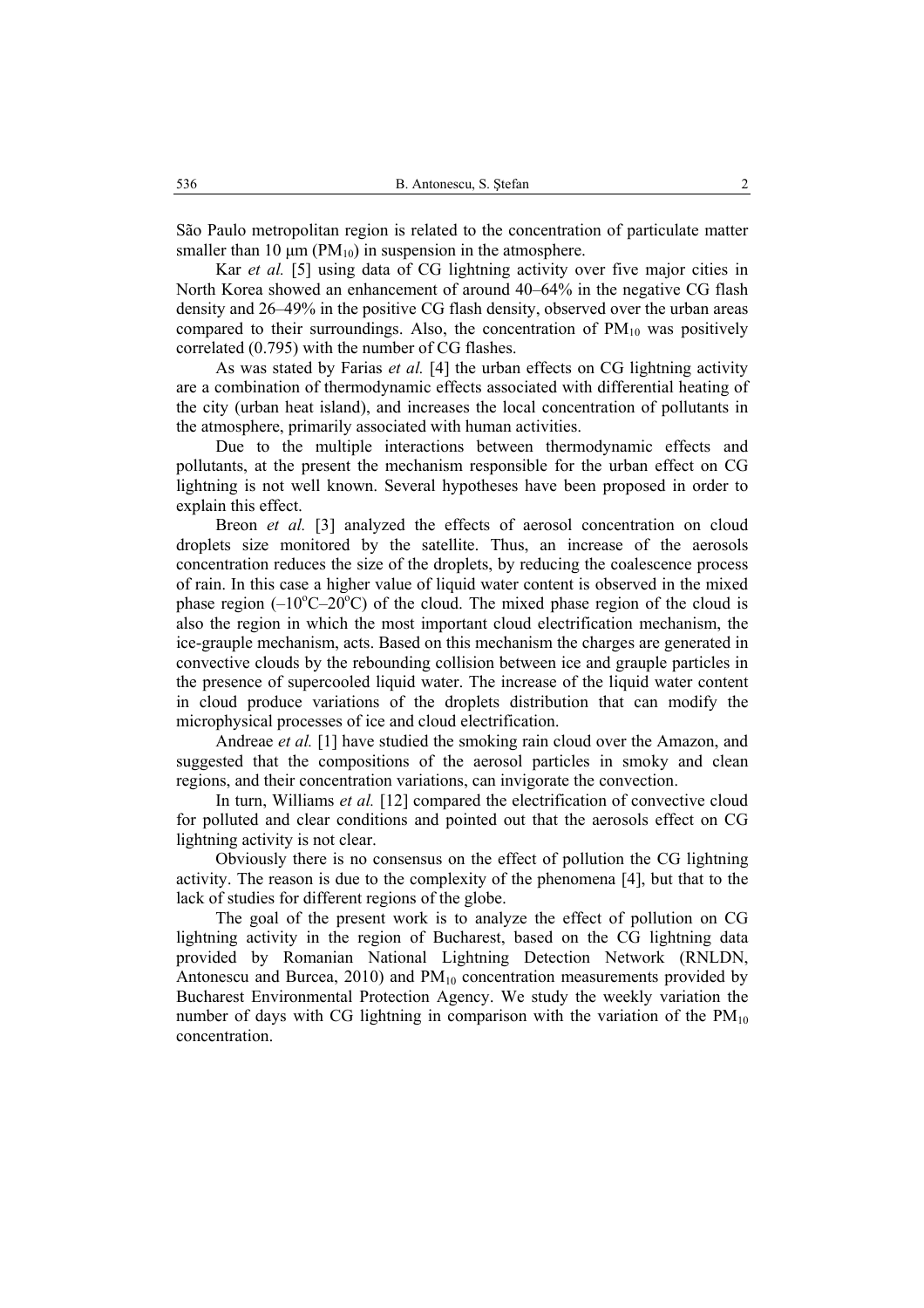### **2. DATA AND METHODS**

The CG lightning data provided by RNLDN were recorded for a period of 4 years from 2003 to 2007. The CG lightning data from 2006 were excluded from the analysis due to the fact, during this year, RNDDEA was partially functioning. For the analysis were selected all the days from the convective season (May – September) with more than two CG lightning flashes. For each of these days were analyzed the CG lightning flashes that occurred between 1100 UTC to 1900 UTC, representing the time interval in which the CG lightning activity associated with convective storm reaches his maximum [2].

The study area has 10 000  $km^2$  and is situated around Bucharest (238  $km^2$ ). This area was considered as representative of urban heat island of Bucharest. Pollution data  $(PM_{10})$  for the region of Bucharest were provided by Bucharest Environmental Protection Agency (BEPA). The measurements network is has 8 stations (Fig. 1) divided in: regional background station – Balotesti, suburban background station – Magurele, urban background station – Crangasi stations, traffic stations – Mihai Bravu and National Military Circle and Industrial stations – Drumul Taberei, Titan and Berceni. In this study the data from the six stations situated in the metropolitan area of Bucharest, were used.



Fig. 1 – The topography of the Bucharest metropolitan region and air quality monitoring stations in Bucharest Environmental Protection Agency (BEPA). Stations are classified into four categories: regional background station (Balotesti), suburban background station (Magurele), urban background station (Lacul Morii) traffic station (Mihai Bravu and Cercul Militar) and industrial stations (Drumul Taberei, Titan and Berceni).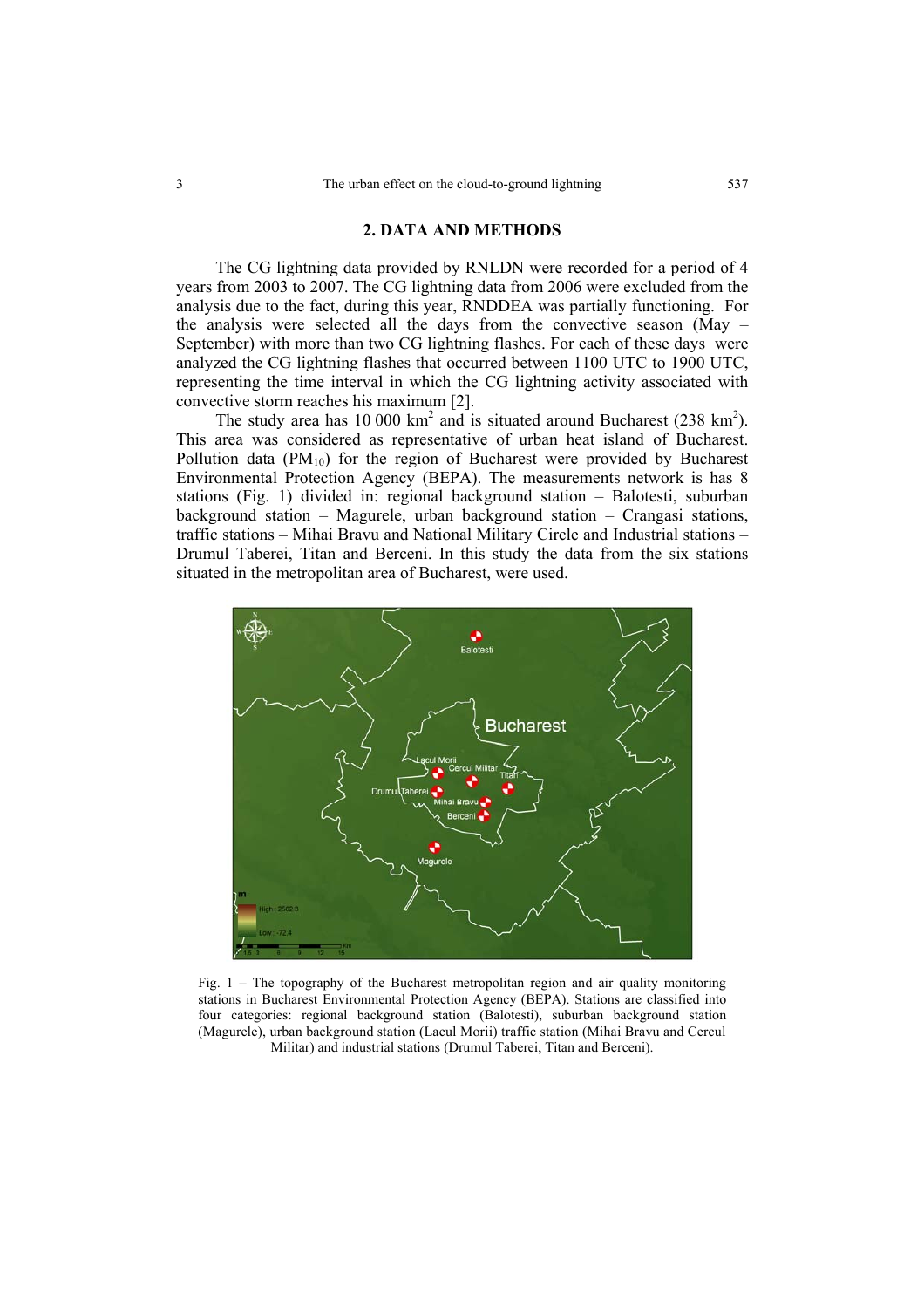For Bucharest the air pollution sources are industrial stationary sources, usually focused on large industrial sites, but also densely populated residential areas (with development mainly vertical) and automotive vehicles traffic, particularly along major streets. Sources of air pollution in Bucharest region can be grouped into several main major categories as: 1) industrial – the substances discharged into the environment as a result of technological processes like: organic and inorganic powders that contains metals (Pb, Zn, Al, Fe, Cu, Cr, Ni, Cd), gases and vapors  $(SO_2, NO_x, NH_3, HCL, CO, CO_2, H_2S; 2)$  automotive vehicles traffic – that produce inorganic gases: nitrogen oxides  $(NO<sub>x</sub>)$ , sulfur dioxide  $(SO<sub>2</sub>)$ , carbon monoxide (CO), ozone  $(O_3)$  and particulate matter (PM<sub>10</sub>). Concentrations of air pollutants are higher in areas with traffic arteries surrounded by tall and compact buildings that prevent dispersion. 3) thermal power station – represent major sources of air pollution in urban areas, by way of operating with liquid fuels having a high sulfur content, spilling into the atmosphere significant amounts of SO2,  $NO<sub>x</sub>, CO, CO<sub>2</sub>, dust, smoke, fly ash.$ 

When CG lightning data and are compared with the  $PM_{10}$  concentration the main problem is the high variability of the CG lightning that presents variations of several orders of magnitude depending on different meteorological conditions [4]. In order to overcome this limitation we use the procedure developed by Farias *et al.* [4]: the CG lightning data were converted in number of days with CG lightning (NDCG). For each day of the week was calculated the mean NDGC and the average concentration of  $PM_{10}$ . The analysis was done for entire study period and each year separately.

# **3. RESULTS**

In Fig. 2 shows the weekly distribution of the mean concentration  $PM_{10}$  for all the 6 stations in site Bucharest metropolitan area. There is an increase from Monday (11.7%) to Friday and Saturday (15.5% and respectively 15.8 %) followed by a decrease on Sunday (13.3%).

The main source of particulate matter is  $(PM_{10})$  in Bucharest region is associated with industrial activities and automotive vehicles traffic [10]. Due to the increase of thermal inversion and the decrease of pollutant dispersion by wet deposition, in autumn and winter the pollutant concentration tend to increase [4]. Due to the fact that CG lightning activity peaks during the summer months [2], we study CG lightning data from May–September interval.

In Fig. 3 are illustrated the weekly distributions of the NDCG for 2004–2007. The weekly variation of the NDCG for 2005 and 2007 has a minimum on Thursday, but the maximum values are reached at different moments: Sunday for 2004 and Tuesday for 2007 distributions (Fig. 3). For 2007, the weekly distribution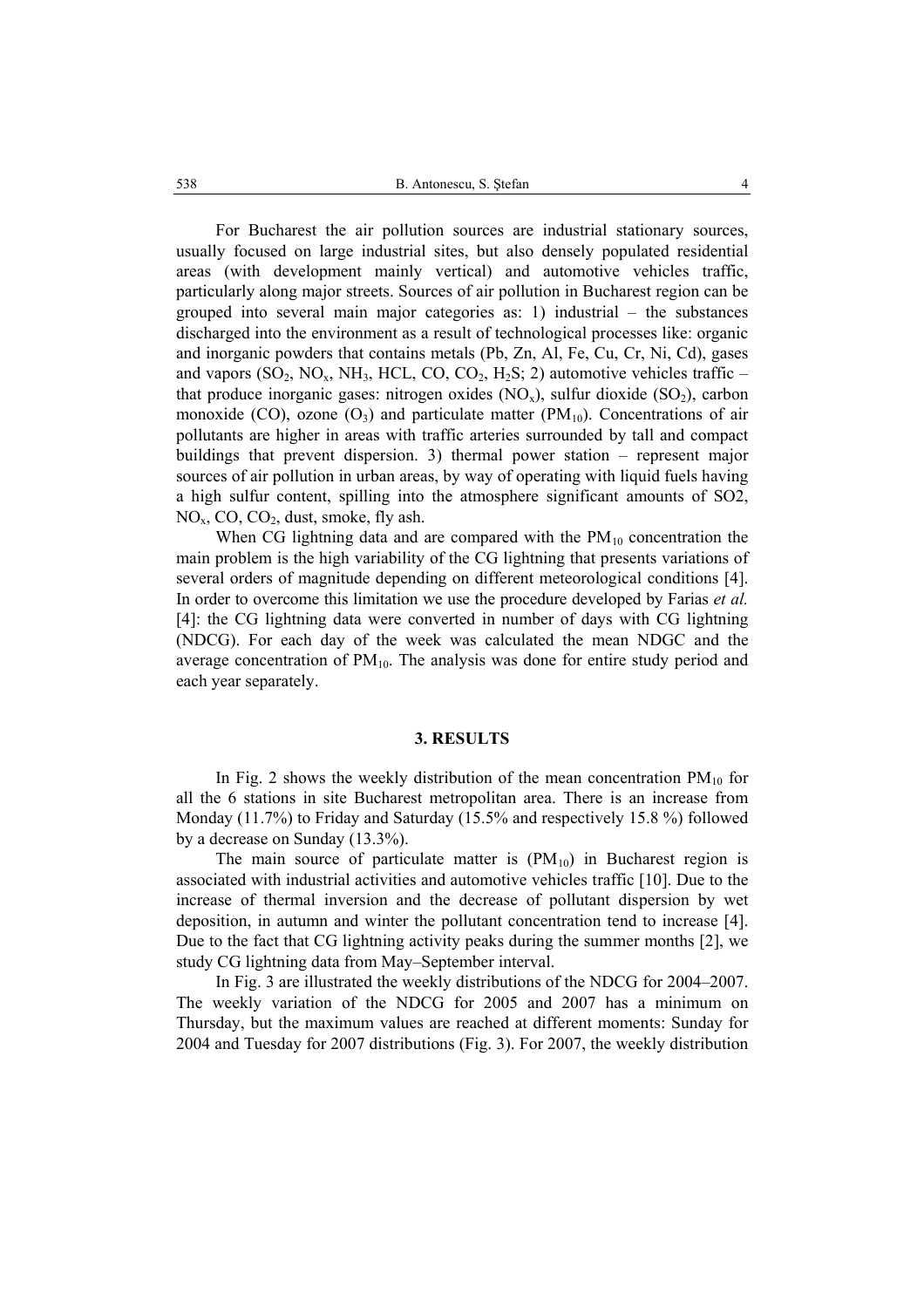presents a minimum for Tuesday and Wednesday, increasing toward the maximum values in Saturday (Fig. 3). The weekly distribution of the mean NDCG (Fig. 3) decrease from Tuesday toward the minimum values on Thursday, and then increases toward the maximum value on Sunday, followed a secondary maximum on Monday.



Fig.  $2$  – Weekly distribution of the  $PM_{10}$  concetration. Percentiles of order 0.10, 0.25, 0.50, 0.75 and 0.90 are represented.



Fig. 3 **–** Weekly distribution of the number of days with CG lightning (NDCG) for 2003 – 2007 (except 2006) and the mean NDCG.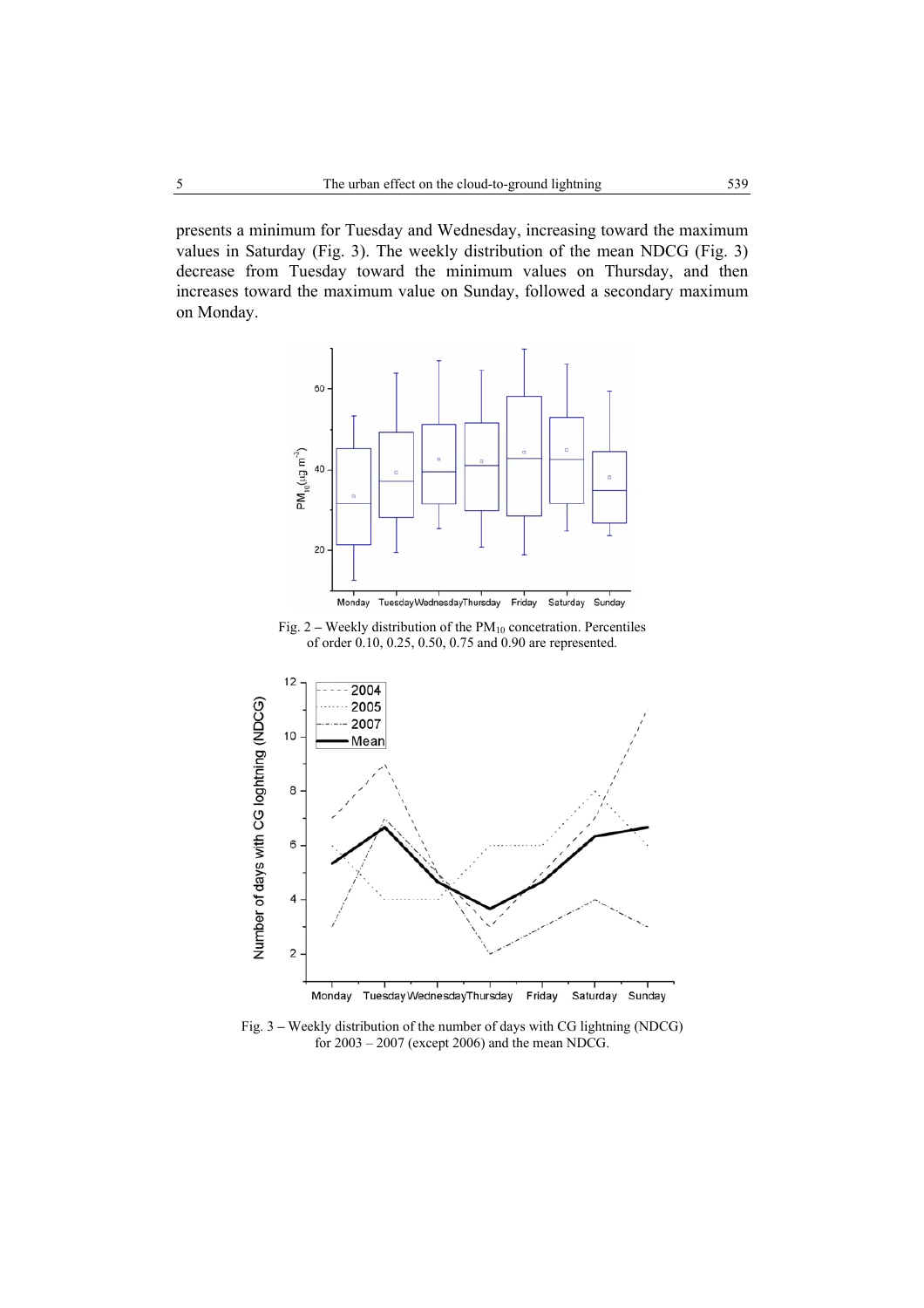In order to highlight the effect of pollutants on CG lightning activity, in Fig. 4 is shown the weekly variation for mean NDCG and mean concentration of  $PM_{10}$ . The NDCG increase as the concentration of  $PM_{10}$  increase from Monday to Tuesday. For values greater than 40  $\mu$ g m<sup>-3</sup> the NDCG decrease toward minimum values on Thursday.



Fig. 4 – Weekly distribution of the mean number of days with CG lightning (NDCG) and mean concentration of  $PM_{10}$ .

The number of cloud-to-ground lightning as a function o  $PM_{10}$  concentration was also represented (Fig. 5). The analysis was done for each type air quality monitoring stations. The correlation analysis showed that there is no significant correlation between the number of CG flashes and  $PM_{10}$  concentration, the correlation coefficient ranging from from  $r = 0.052$  (Fig. 5a) for Balotesti (regional background station) to  $r = 0.222$  for Cercul Militar (traffic station).

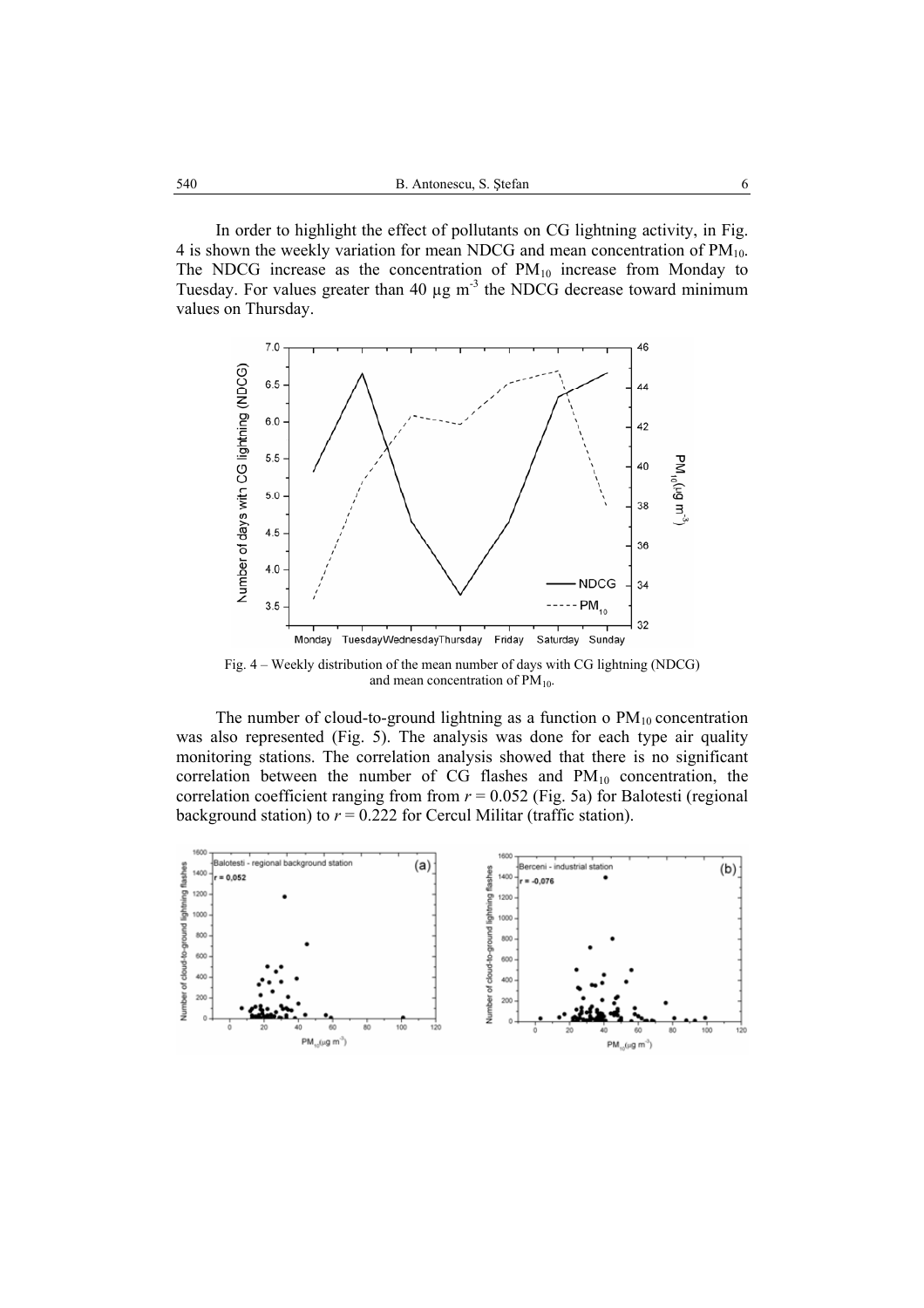

Fig.  $5$  – The number of cloud-to-ground lightning as a function o  $PM_{10}$  concentration, and the correlation coefficient (*r*) for: a) Balotesti – regional background station; b) Berceni – industrial station; c) Cercul Militar – traffic station; d) Lacul Morii – urban background station; e) Magurele – suburban background station.

# **4. SUMMARY AND CONCLUDING REMARKS**

In order to highlight a possible effect of air pollution on the CG lightning activity we study the weekly variation of the number of days with CG lightning activity and the weekly variation of the  $PM_{10}$  in the metropolitan area of Bucharest city. The study was based on lightning data from RNLDN and air pollution data from. The study period covers three years from 2004 to 2007 (except 2006). The data from the convective season (May – September) and between 1100 and 1900 UTC, when the diurnal CG lightning activity peaks, were used. The results indicated that there is no effect of the  $PM_{10}$  on the NDCG.

We speculate that an effect of air pollution  $(PM_{10})$  on CG lightning data it cannot be inferred properly due to the fact that measurement of air pollution are done at 2 m above ground, and also due to the multiple interactions between thermodynamic effects and pollutants.